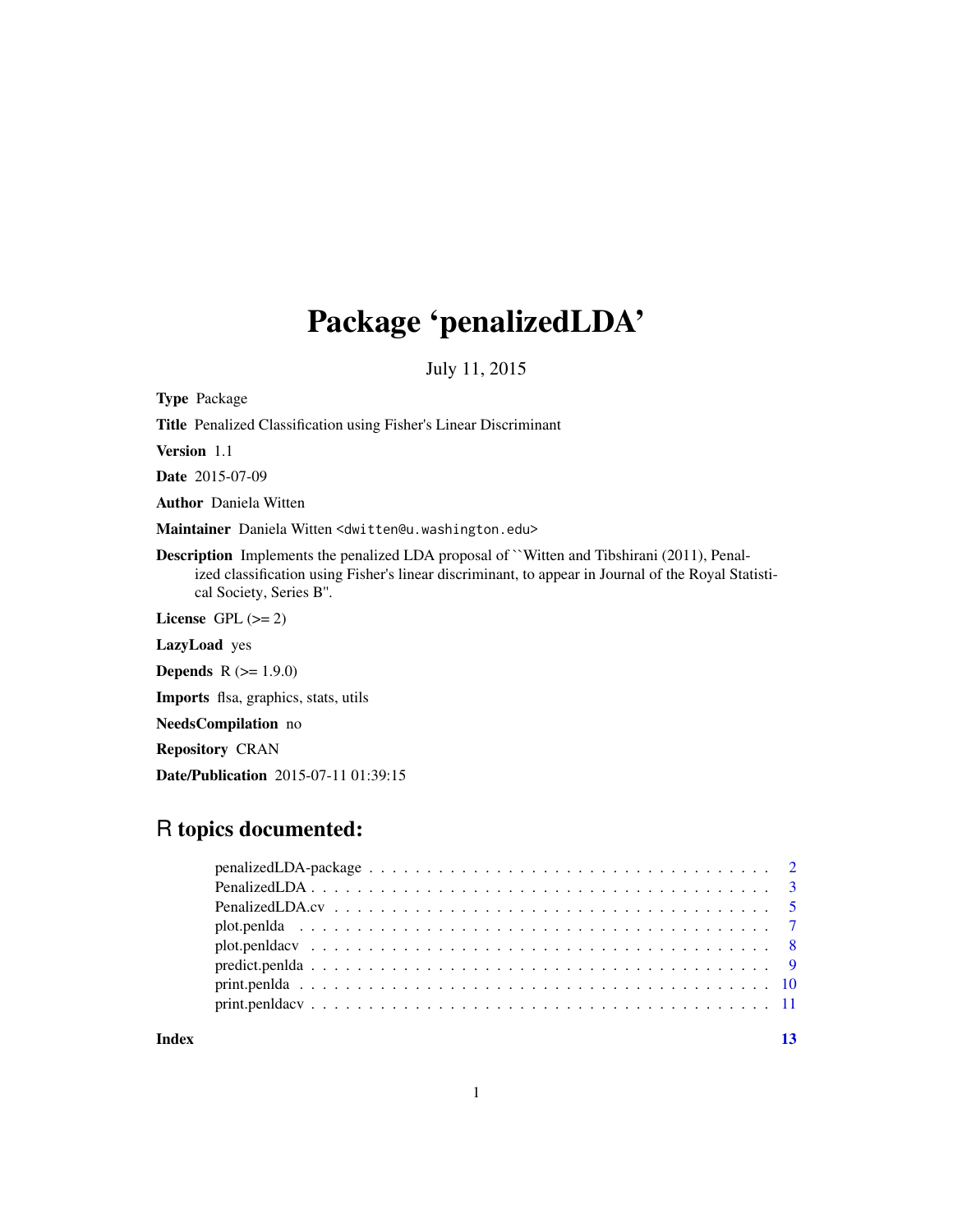<span id="page-1-0"></span>

#### Description

This package performs penalized linear discriminant analysis, intended for the high-dimensional setting in which the number of features p exceeds the number of observations n. Fisher's discriminant problem is modified in two ways: 1. A diagonal estimate of the within-class class covariance is used. 2. Lasso or fused lasso penalties are applied to the discriminant vectors in order to encourage sparsity, or sparsity and smoothness.

#### Details

| Package:  | penalizedLDA    |
|-----------|-----------------|
| Type:     | Package         |
| Version:  | 1.1             |
| Date:     | 2015-07-09      |
| License:  | $GPL$ $(>=2.0)$ |
| LazyLoad: | yes             |

The main functions are PenalizedLDA, which performs penalized linear discriminant analysis, and PenalizedLDA.cv, which performs cross-validation in order to select the optimal tuning parameters for penalized LDA.

#### Author(s)

Daniela M. Witten

Maintainer: Daniela M. Witten <dwitten@u.washington.edu>

#### References

D Witten and R Tibshirani (2011) Penalized classification using Fisher's linear discriminant. To appear in Journal of the Royal Statistical Society, Series B.

```
set.seed(1)
n <- 20
p \le -100x <- matrix(rnorm(n*p), ncol=p)
y <- c(rep(1,5),rep(2,5),rep(3,10))
x[y==1,1:10] < x[y==1,1:10] + 2x[y==2,11:20] <- x[y==2,11:20] - 2
out <- PenalizedLDA(x,y,lambda=.14,K=2)
print(out)
```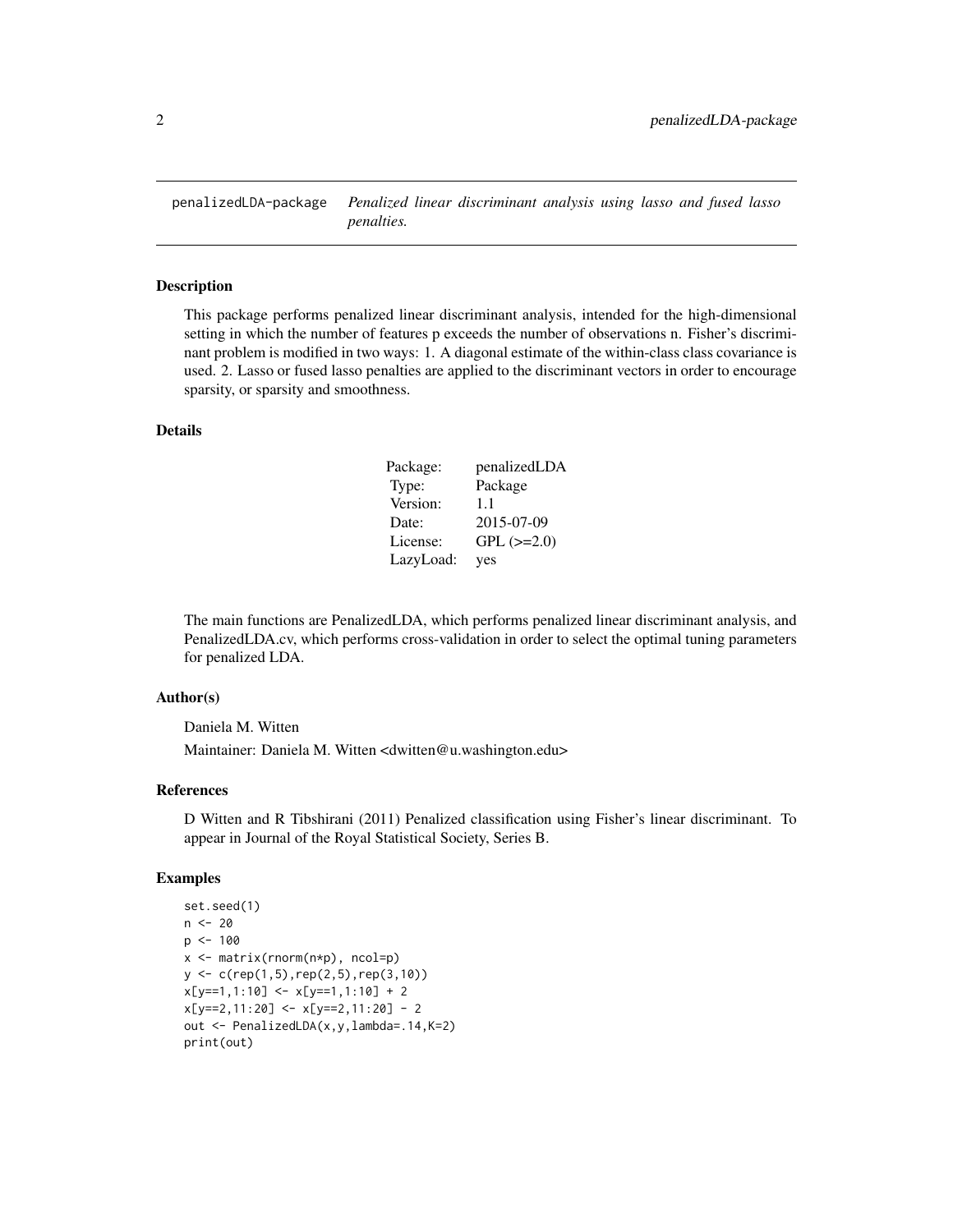<span id="page-2-0"></span>PenalizedLDA *Perform penalized linear discriminant analysis using L1 or fused lasso penalties.*

#### Description

Solve Fisher's discriminant problem in high-dimensions using (a) a diagonal estimate of the withinclass covariance matrix, and (b) lasso or fused lasso penalties on the discriminant vectors.

#### Usage

```
PenalizedLDA(x, y, xte=NULL, type = "standard", lambda, K = 2, chrom =
NULL, lambda2 = NULL, standardized = FALSE, wcsd.x = NULL, ymat = NULL,
maxiter = 20, trace=FALSE)
```
#### Arguments

| x            | A nxp data matrix; n observations on the rows and p features on the columns.                                                                                                                                                                                                            |
|--------------|-----------------------------------------------------------------------------------------------------------------------------------------------------------------------------------------------------------------------------------------------------------------------------------------|
| У            | A n-vector containing the class labels. Should be coded as $1, 2, \ldots$ , nclasses,<br>where nclasses is the number of classes.                                                                                                                                                       |
| xte          | A mxp data matrix; m test observations on the rows and p features on the<br>columns. Predictions will be made at these test observations. If NULL then<br>no predictions will be output.                                                                                                |
| type         | Either "standard" or "ordered". The former will result in the use of lasso penal-<br>ties, and the latter will result in fused lasso penalties. "Ordered" is appropriate<br>if the features are ordered and it makes sense for the discriminant vector(s) to<br>preserve that ordering. |
| lambda       | If type="standard" then this is the lasso penalty tuning parameter. If type="ordered"<br>then this is the tuning parameter for the sparsity component of the fused lasso<br>penalty term.                                                                                               |
| K            | The number of discriminant vectors desired. Must be no greater than (number<br>of classes $-1$ ).                                                                                                                                                                                       |
| chrom        | Only applies to type="ordered". Should be used only if the p features correspond<br>to chromosomal locations. In this case, a numeric vector of length p indicating<br>which "chromosome" each feature belongs to. The purpose is to avoid imposing<br>smoothness between chromosomes.  |
| lambda2      | If type="ordered", then this penalty controls the smoothness term in the fused<br>lasso penalty. Larger lambda2 will lead to more smoothness.                                                                                                                                           |
| standardized | Have the features on the data already been standardized to have mean zero and<br>within-class standard deviation 1? In general, set standardized=FALSE.                                                                                                                                 |
| wcsd.x       | If the within-class standard deviation for each feature has already been com-<br>puted, it can be passed in. Usually will be NULL.                                                                                                                                                      |
| ymat         | If y has already been converted into a n x nclasses matrix of indicator variables,<br>it can be passed in. Usually will be NULL.                                                                                                                                                        |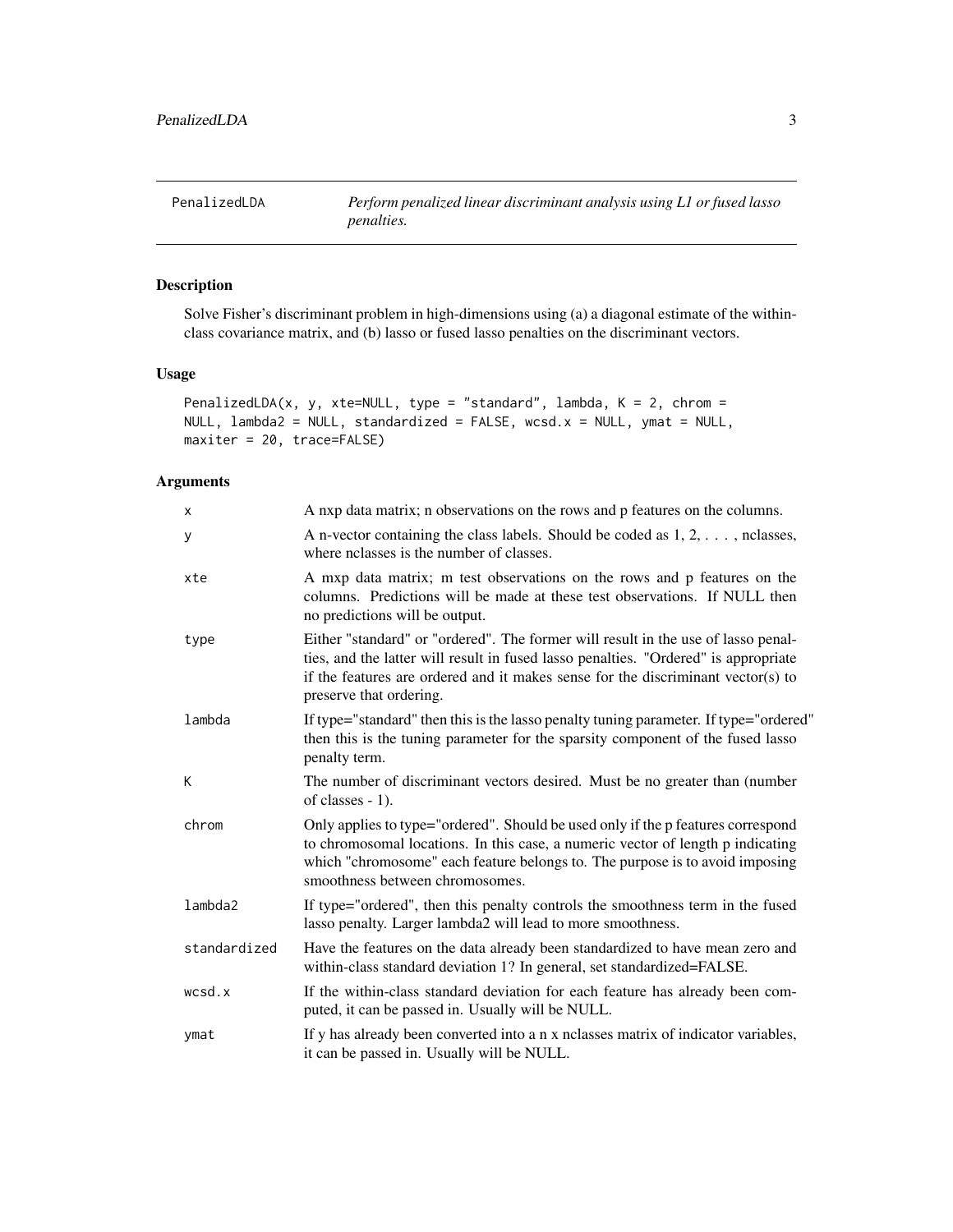4 PenalizedLDA

| maxiter | Maximum number of iterations to be performed; default is 20. |
|---------|--------------------------------------------------------------|
| trace   | Print out progress through iterations?                       |

#### Details

Assume that the features (columns) of x have been standardized to have mean 0 and standard deviation 1. Then, if type="standard", the optimization problem for the first discriminant vector is

max\_b b' Sigma\_bet b - lambda\*d\*sum(abs(b)) s.t.  $||b||^2 \le 1$ 

where d is the largest eigenvalue of Sigma\_bet.

Alternatively, if type="ordered", the optimization problem for the first discriminant vector is

max\_b b' Sigma\_bet b - lambda\*d\*sum(abs(b)) - lambda2\*d\*sum(abs(bj - b(j-1))) s.t.  $\text{IIbl}^2 \leq 1$ .

For details about the optimization problem for obtaining subsequent discriminant vectors, see the paper below.

#### Value

| ypred   | A mxK of predicted class labels for the test observations; output ONLY if xte<br>was passed in. The kth column indicates the test set classifications if the first k<br>discriminant vectors are used. If $K=1$ then simple a m-vector is output. |
|---------|---------------------------------------------------------------------------------------------------------------------------------------------------------------------------------------------------------------------------------------------------|
| discrim | A pxK matrix of penalized discriminant vectors. Note that these discriminant<br>vectors were computed after first scaling each feature of the data to have mean<br>zero and within-class standard deviation one.                                  |
| xproj   | A nxK matrix of the data projected onto the discriminant vectors                                                                                                                                                                                  |
| xteproj | A mxK matrix of the data projected onto the discriminant vectors; output ONLY<br>if xte was passed in.                                                                                                                                            |
| crits   | The value of the objective at each iteration. If $K>1$ then this is a list with the<br>value of the objective obtained in.                                                                                                                        |

#### Author(s)

Daniela M. Witten

#### References

D Witten and R Tibshirani (2011) Penalized classification using Fisher's linear discrimint. To appear in JRSSB.

```
set.seed(1)
n <- 20
p <- 100
x <- matrix(rnorm(n*p), ncol=p)
y \leq c (rep(1,5),rep(2,5),rep(3,10))
x[y==1,1:10] <- x[y==1,1:10] + 2
x[y==2, 11:20] < -x[y==2, 11:20] - 2out <- PenalizedLDA(x,y,lambda=.14,K=2)
```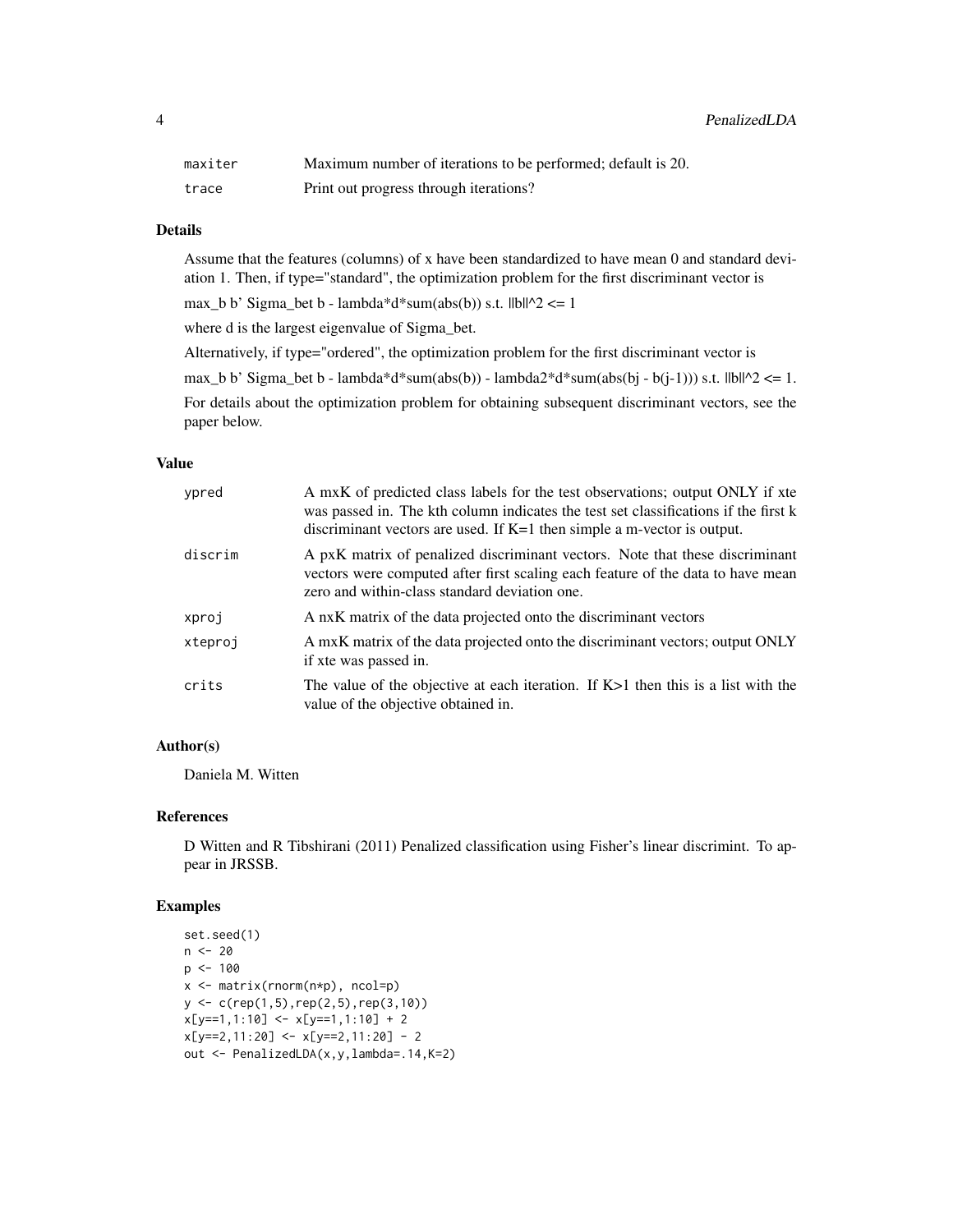#### <span id="page-4-0"></span>PenalizedLDA.cv 5

print(out) plot(out) # For more examples, try "?PenalizedLDA.cv"

PenalizedLDA.cv *Perform cross-validation for penalized linear discriminant analysis.*

#### Description

Performs cross-validation for PenalizedLDA function.

#### Usage

```
PenalizedLDA.cv(x, y, lambdas = NULL, K = NULL, nfold = 6, folds = NULL,
    type = "standard", chrom = NULL, lambda2 = NULL)
```
#### Arguments

| X            | A nxp data matrix; n is the number of observations and p is the number of<br>features.                                                                                                                                                                                                  |
|--------------|-----------------------------------------------------------------------------------------------------------------------------------------------------------------------------------------------------------------------------------------------------------------------------------------|
| у            | A n-vector y containing class labels, represented as $1, 2, \ldots$ , nclasses.                                                                                                                                                                                                         |
| lambdas      | A vector of lambda values to be considered.                                                                                                                                                                                                                                             |
| K            | The number of discriminant vectors to be used. If K is not specified, then cross-<br>validation will be performed in order to choose the number of discriminant vec-<br>tors to use.                                                                                                    |
| nfold        | Number of cross-validation folds.                                                                                                                                                                                                                                                       |
| folds        | Optional - one can pass in a list containing the observations that should be used<br>as the test set in each cross-validation fold.                                                                                                                                                     |
| type         | Either "standard" or "ordered". The former will result in the use of lasso penal-<br>ties, and the latter will result in fused lasso penalties. "Ordered" is appropriate<br>if the features are ordered and it makes sense for the discriminant vector(s) to<br>preserve that ordering. |
| chrom        | Only applies to type="ordered". Should be used only if the p features correspond<br>to chromosomal locations. In this case, a numeric vector of length p indicating<br>which "chromosome" each feature belongs to. The purpose is to avoid imposing<br>smoothness between chromosomes.  |
| lambda2      | If type is "ordered", enter the value of lambda2 to be used. Note that cross-<br>validation is performed over lambda (and possibly over K) but not over lambda2.                                                                                                                        |
| <b>Value</b> |                                                                                                                                                                                                                                                                                         |
| errs         | The mean cross-validation error rates obtained. Either a vector of length equal to<br>$\frac{1}{2}$                                                                                                                                                                                     |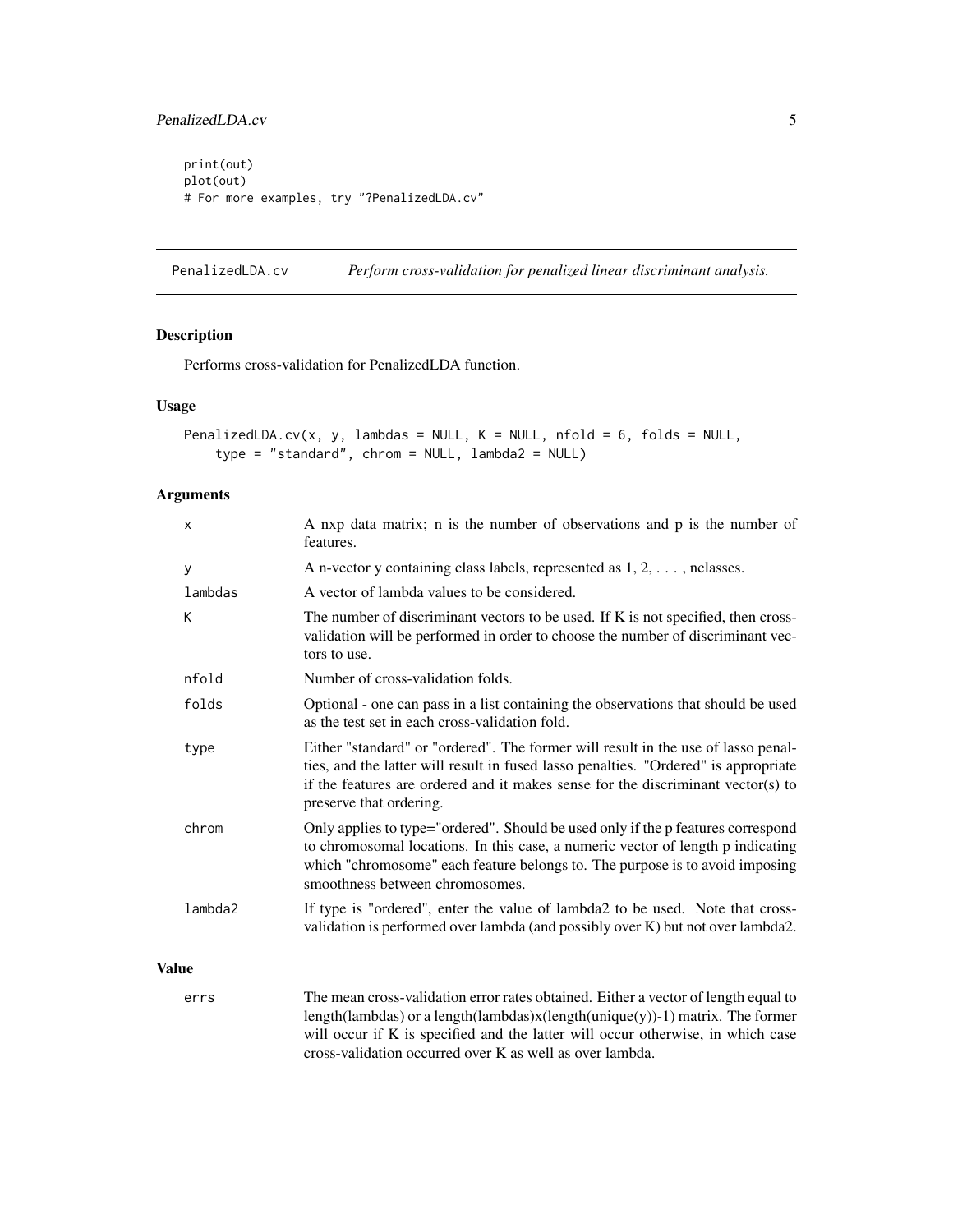| nnonzero   | A vector or matrix of the same dimension as "errs". Entries indicate the number<br>of nonzero features involved in the corresponding classifier.                                                                                            |
|------------|---------------------------------------------------------------------------------------------------------------------------------------------------------------------------------------------------------------------------------------------|
| bestK      | Value of $K(=$ number of discriminant vectors) that minimizes the cross-validation<br>error.                                                                                                                                                |
| bestlambda | Value of "lambdas" that minimizes the cross-validation error.                                                                                                                                                                               |
|            | bestlambda.1se Given that K equals bestK, this is the largest value of lambda such that the<br>corresponding error is within 1 standard error of the minimum. This is the "one"<br>standard error" rule for selecting the tuning parameter. |
| lambdas    | Values of lambda considered.                                                                                                                                                                                                                |
| Кs         | Values of K considered - only output if K=NULL was input.                                                                                                                                                                                   |
| folds      | Folds used in cross-validation.                                                                                                                                                                                                             |

#### Author(s)

Daniela M. Witten

#### References

D Witten and R Tibshirani (2011) Penalized classification using Fisher's linear discriminant. To appear in JRSSB.

```
# Generate data #
set.seed(1)
n <- 20 # number of training obs
m <- 40 # number of test obs
p <- 100 # number of features
x <- matrix(rnorm(n*p), ncol=p)
xte <- matrix(rnorm(m*p), ncol=p)
y \leq c (rep(1,5),rep(2,5),rep(3,6), rep(4,4))
yte <- rep(1:4, each=10)
x[y==1,1:10] < -x[y==1,1:10] + 2x[y==2,11:20] <- x[y==2,11:20] - 2
x[y==3,21:30] <- x[y==3,21:30] - 2.5
xte[yte==1,1:10] <- xte[yte==1,1:10] + 2
xte[yte==2,11:20] <- xte[yte==2,11:20] - 2
xte[yte==3,21:30] <- xte[yte==3,21:30] - 2.5
```

```
# Perform cross-validation #
# Use type="ordered" -- that is, we are assuming that the features have
# some sort of spatial structure
cv.out <-
PenalizedLDA.cv(x,y,type="ordered",lambdas=c(1e-4,1e-3,1e-2,.1,1,10),lambda2=.3)
print(cv.out)
plot(cv.out)
# Perform penalized LDA #
out <- PenalizedLDA(x,y,xte=xte,type="ordered", lambda=cv.out$bestlambda,
K=cv.out$bestK, lambda2=.3)
```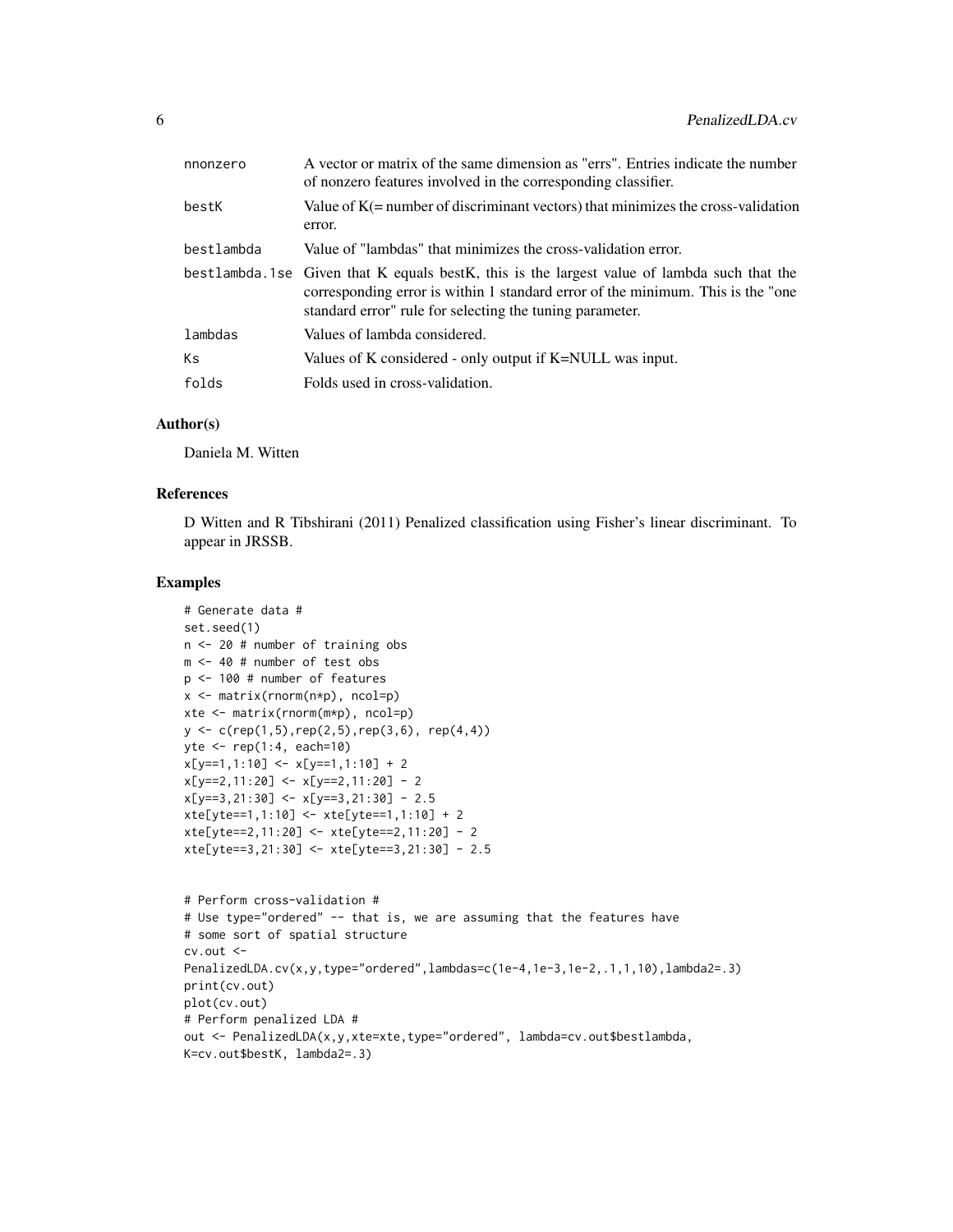<span id="page-6-0"></span>plot.penlda 7

```
print(out)
plot(out)
print(table(out$ypred[,out$K],yte))
```

```
# Now repeat penalized LDA computations but this time use
# type="standard" - i.e. don't exploit spatial structure
# Perform cross-validation #
cv.out <-
PenalizedLDA.cv(x,y,lambdas=c(1e-4,1e-3,1e-2,.1,1,10))
print(cv.out)
plot(cv.out)
# Perform penalized LDA #
out <- PenalizedLDA(x,y,xte=xte,lambda=cv.out$bestlambda,K=cv.out$bestK)
print(out)
plot(out)
print(table(out$ypred[,out$K],yte))
```
plot.penlda *Plot PenalizedLDA outputs.*

#### Description

Make some plots!

#### Usage

```
## S3 method for class 'penlda'
plot(x,...)
```
#### Arguments

x A "penlda" object; this is the output of the PenalizedLDA function. ... ...

#### Author(s)

Daniela M. Witten

#### References

D Witten and R Tibshirani (2011) Penalized classification using Fisher's linear discrimint. To appear in JRSSB.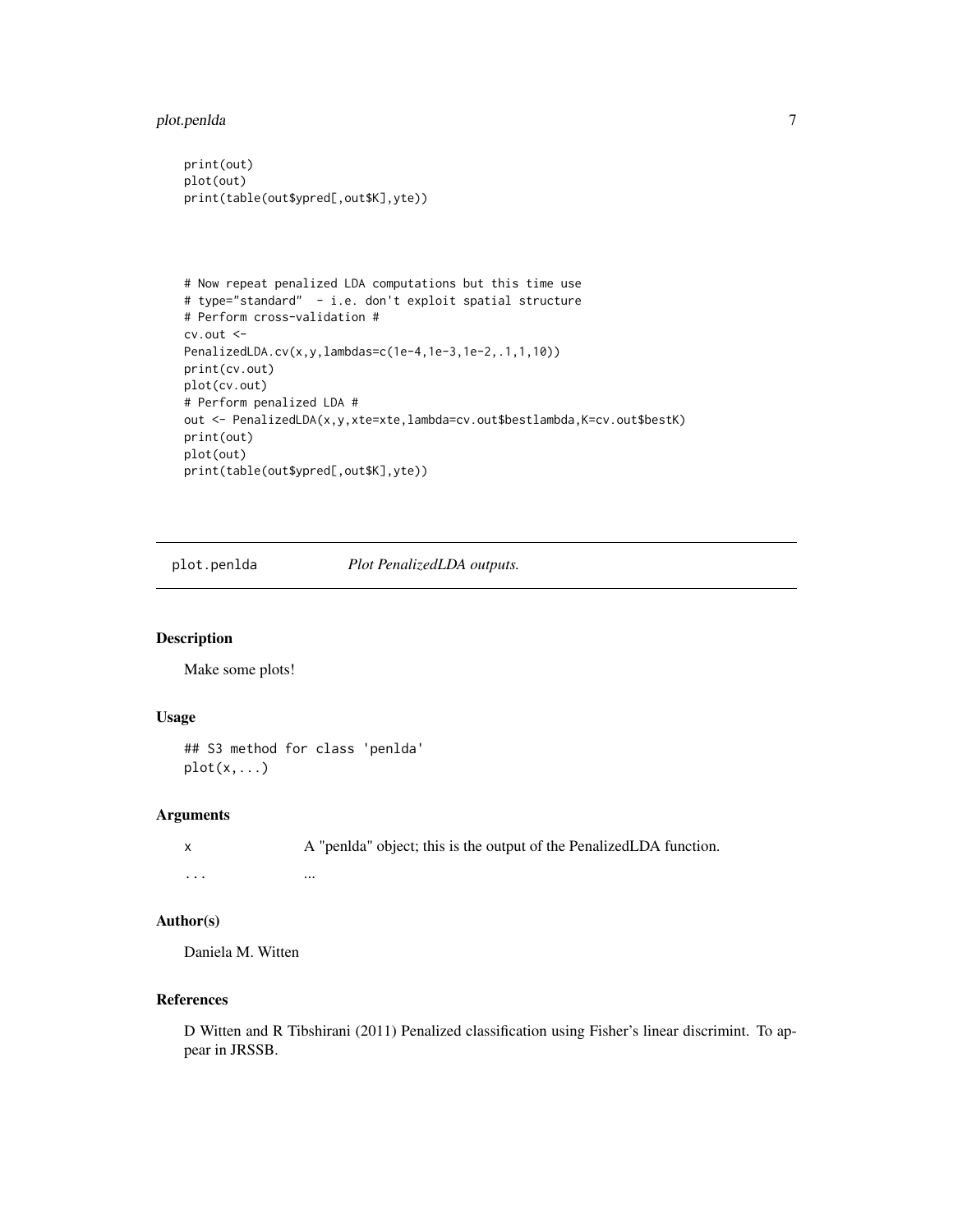#### Examples

```
set.seed(1)
n <- 20
p <- 100
x <- matrix(rnorm(n*p), ncol=p)
xte <- matrix(rnorm(n*p), ncol=p)
y \leftarrow c(rep(1,5),rep(2,5),rep(3,10))x[y==1,1:10] <- x[y==1,1:10] + 2
x[y==2,11:20] <- x[y==2,11:20] - 2
xte[y==1,1:10] <- xte[y==1,1:10] + 2
xte[y==2,11:20] <- xte[y==2,11:20] - 2
out <- PenalizedLDA(x,y,xte,lambda=.14,K=2)
print(out)
plot(out)
pred.out <- predict(out,xte=xte)
cat("Predictions obtained using PenalizedLDA function and using
predict.penlda function are the same.")
print(cor(pred.out$ypred,out$ypred))
```
plot.penldacv *Plot penalized LDA CV results.*

#### Description

Make a plot of the CV output.

#### Usage

## S3 method for class 'penldacv'  $plot(x,...)$ 

#### Arguments

x A "penldacv" object. ... ...

#### Author(s)

Daniela M. Witten

#### References

D Witten and R Tibshirani (2011) Penalized classification using Fisher's linear discrimint. To appear in JRSSB.

<span id="page-7-0"></span>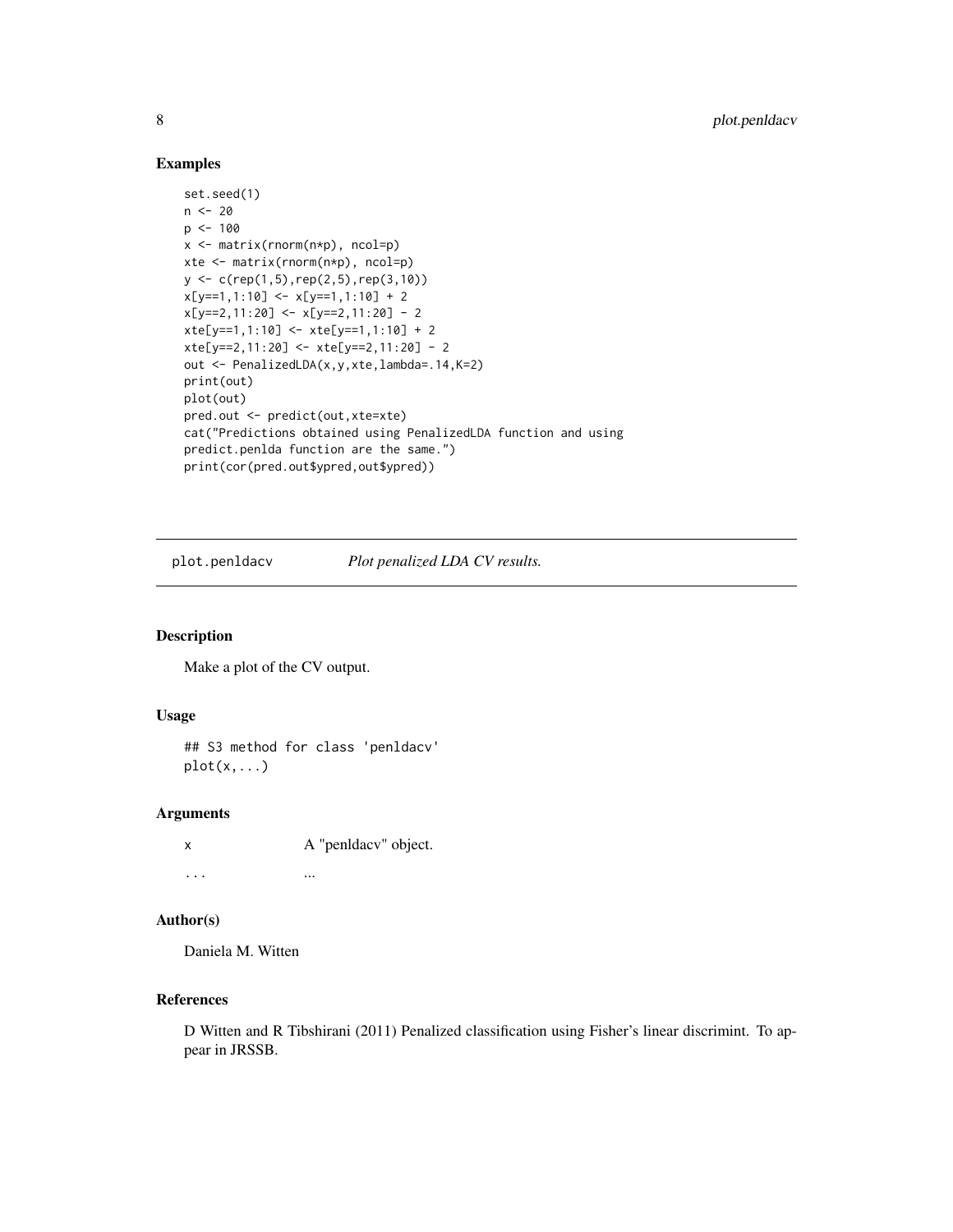#### <span id="page-8-0"></span>predict.penlda 9

#### Examples

```
set.seed(1)
n <- 20
p \le -100x \leftarrow \text{matrix}(rnorm(n*p), ncol=p)xte <- matrix(rnorm(n*p), ncol=p)
y <- c(rep(1,5),rep(2,5),rep(3,10))
x[y==1,1:10] < x[y==1,1:10] + 2x[y==2, 11:20] < -x[y==2, 11:20] - 2xte[y==1,1:10] <- xte[y==1,1:10] + 2
xte[y==2,11:20] <- xte[y==2,11:20] - 2
out <- PenalizedLDA(x,y,xte,lambda=.14,K=2)
print(out)
plot(out)
pred.out <- predict(out,xte=xte)
cat("Predictions obtained using PenalizedLDA function and using
predict.penlda function are the same.")
print(cor(pred.out$ypred,out$ypred))
```
predict.penlda *Make PenalizedLDA predictions on a new data set.*

#### **Description**

Given output from the PenalizedLDA function, make predictions on a new data set.

#### Usage

```
## S3 method for class 'penlda'
predict(object,xte,...)
```
#### Arguments

| object                  | A "penida" object; this is the output of the PenalizedLDA function. |
|-------------------------|---------------------------------------------------------------------|
| xte                     | A data set on which predictions should be made.                     |
| $\cdot$ $\cdot$ $\cdot$ | $\cdots$                                                            |

#### Value

ypred  $A$  matrix with nrow(xte) rows and K columns where K is the number of discriminant vectors in the "penlda" object passed in. The first column contains predictions obtained if only the 1st discriminant vector is used, the 2nd column contains predictions obtained if the first 2 discriminant vectors are used, and so on. If there is only 1 discriminant vector in the "penlda" object passed in, then just a vector is output.

#### Author(s)

Daniela M. Witten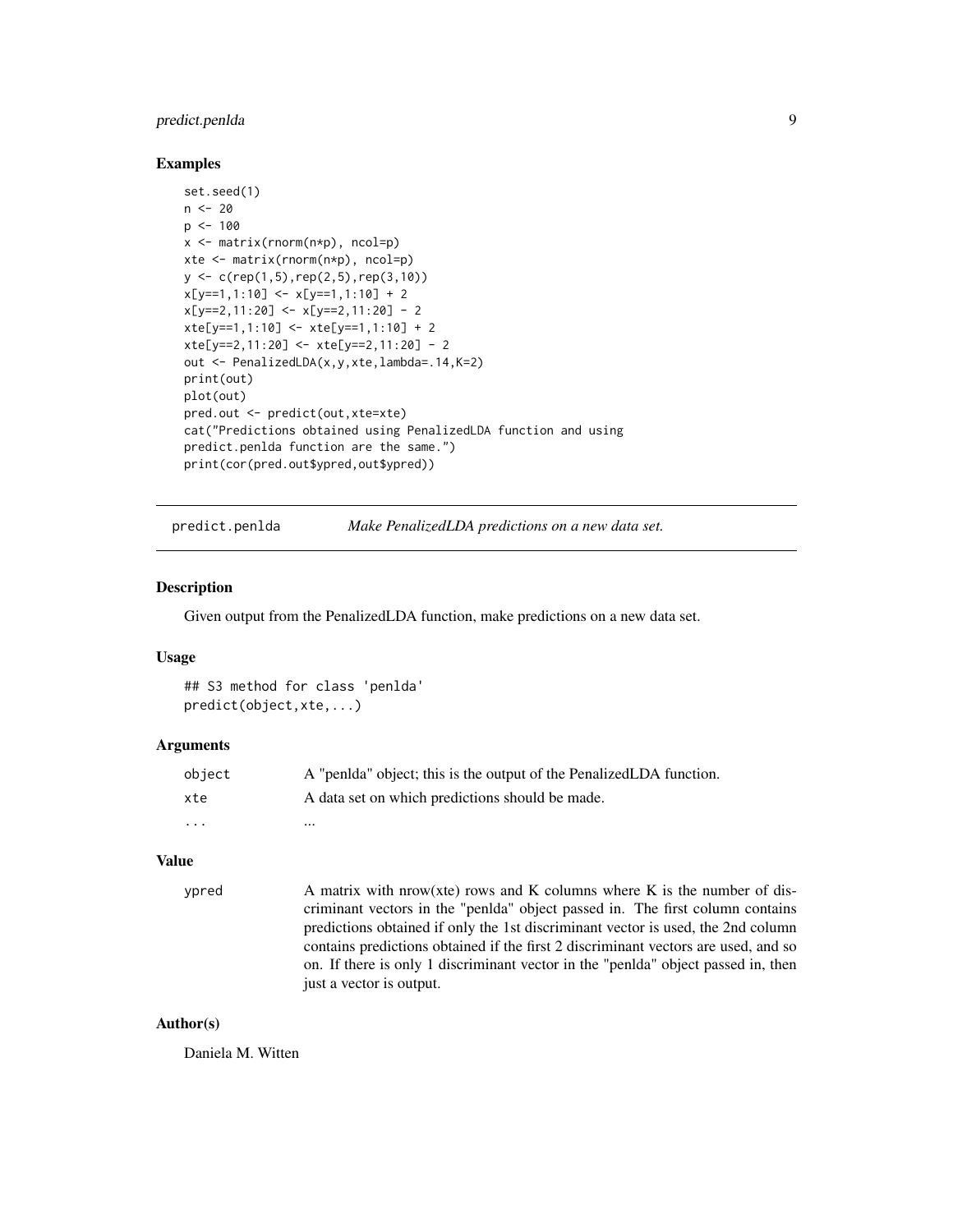#### References

D Witten and R Tibshirani (2011) Penalized classification using Fisher's linear discrimint. To appear in JRSSB.

#### Examples

```
set.seed(1)
n < - 20p \le -100x <- matrix(rnorm(n*p), ncol=p)
xte <- matrix(rnorm(n*p), ncol=p)
y \leftarrow c(rep(1,5),rep(2,5),rep(3,10))x[y==1,1:10] < -x[y==1,1:10] + 2x[y==2, 11:20] < -x[y==2, 11:20] - 2xte[y==1,1:10] <- xte[y==1,1:10] + 2
xte[y==2,11:20] <- xte[y==2,11:20] - 2
out <- PenalizedLDA(x,y,xte,lambda=.14,K=2)
print(out)
plot(out)
pred.out <- predict(out,xte=xte)
cat("Predictions obtained using PenalizedLDA function and using
predict.penlda function are the same.")
print(cor(pred.out$ypred,out$ypred))
```
print.penlda *Print PenalizedLDA output.*

#### Description

A nice way to display the results of PenalizedLDA.

#### Usage

## S3 method for class 'penlda'  $print(x, \ldots)$ 

#### Arguments

x A "penlda" object; this is the output of the PenalizedLDA function. ... ... ... ... ... ... ...

#### Author(s)

Daniela M. Witten

#### References

D Witten and R Tibshirani (2011) Penalized classification using Fisher's linear discriminant. To appear in JRSSB.

<span id="page-9-0"></span>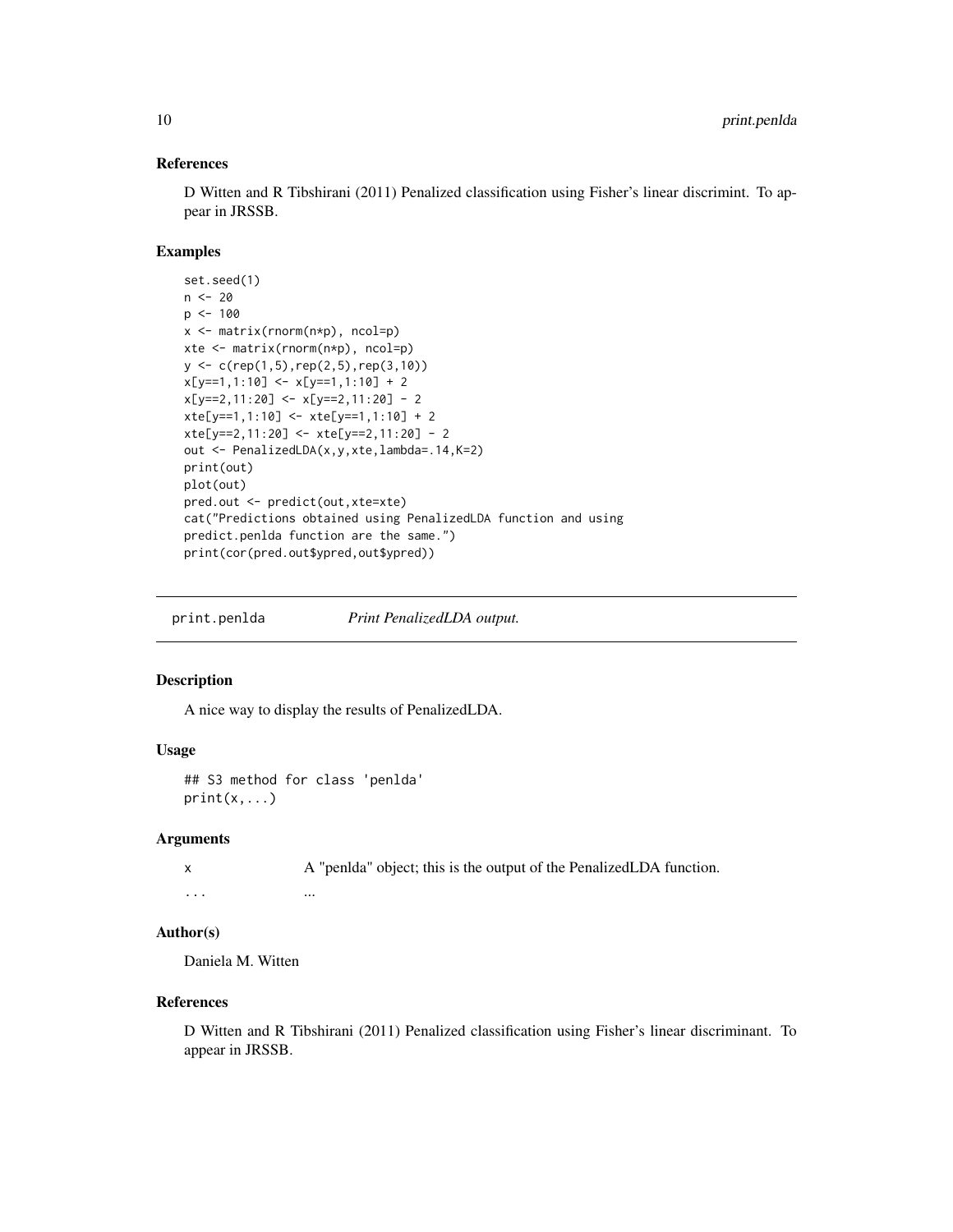#### <span id="page-10-0"></span>print.penldacv 11

#### Examples

```
set.seed(1)
n <- 20
p <- 100
x <- matrix(rnorm(n*p), ncol=p)
xte <- matrix(rnorm(n*p), ncol=p)
y \leftarrow c(rep(1,5),rep(2,5),rep(3,10))x[y==1,1:10] <- x[y==1,1:10] + 2
x[y==2,11:20] <- x[y==2,11:20] - 2
xte[y==1,1:10] <- xte[y==1,1:10] + 2
xte[y==2,11:20] <- xte[y==2,11:20] - 2
out <- PenalizedLDA(x,y,xte,lambda=.14,K=2)
print(out)
plot(out)
pred.out <- predict(out,xte=xte)
cat("Predictions obtained using PenalizedLDA function and using
predict.penlda function are the same.")
print(cor(pred.out$ypred,out$ypred))
```
print.penldacv *Print PenalizedLDA CV results.*

#### Description

A nice print-out of the results obtained from running the CV function for PenalizedLDA.

#### Usage

```
## S3 method for class 'penldacv'
print(x, \ldots)
```
#### Arguments

x A "penldacv" object; this is the output of the PenalizedLDA CV function. ... ...

#### Author(s)

Daniela M. Witten

#### References

D Witten and R Tibshirani (2011) Penalized classification using Fisher's linear discrimint. To appear in JRSSB.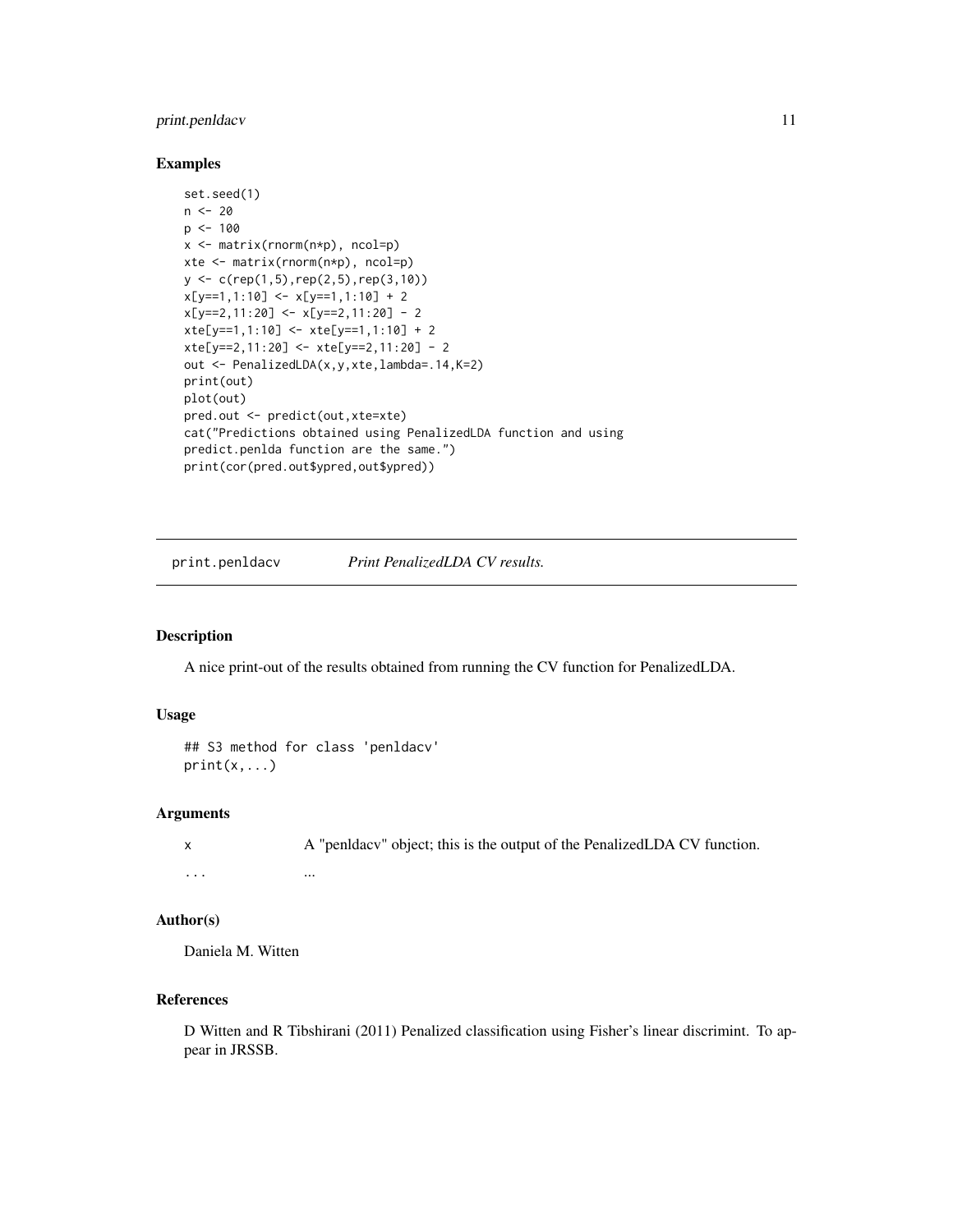```
set.seed(1)
n <- 20
p <- 100
x <- matrix(rnorm(n*p), ncol=p)
xte <- matrix(rnorm(n*p), ncol=p)
y <- c(rep(1,5),rep(2,5),rep(3,10))
x[y==1,1:10] <- x[y==1,1:10] + 2
x[y==2,11:20] <- x[y==2,11:20] - 2
xte[y==1,1:10] <- xte[y==1,1:10] + 2
xte[y==2,11:20] <- xte[y==2,11:20] - 2
out <- PenalizedLDA(x,y,xte,lambda=.14,K=2)
print(out)
plot(out)
pred.out <- predict(out,xte=xte)
cat("Predictions obtained using PenalizedLDA function and using
predict.penlda function are the same.")
print(cor(pred.out$ypred,out$ypred))
```